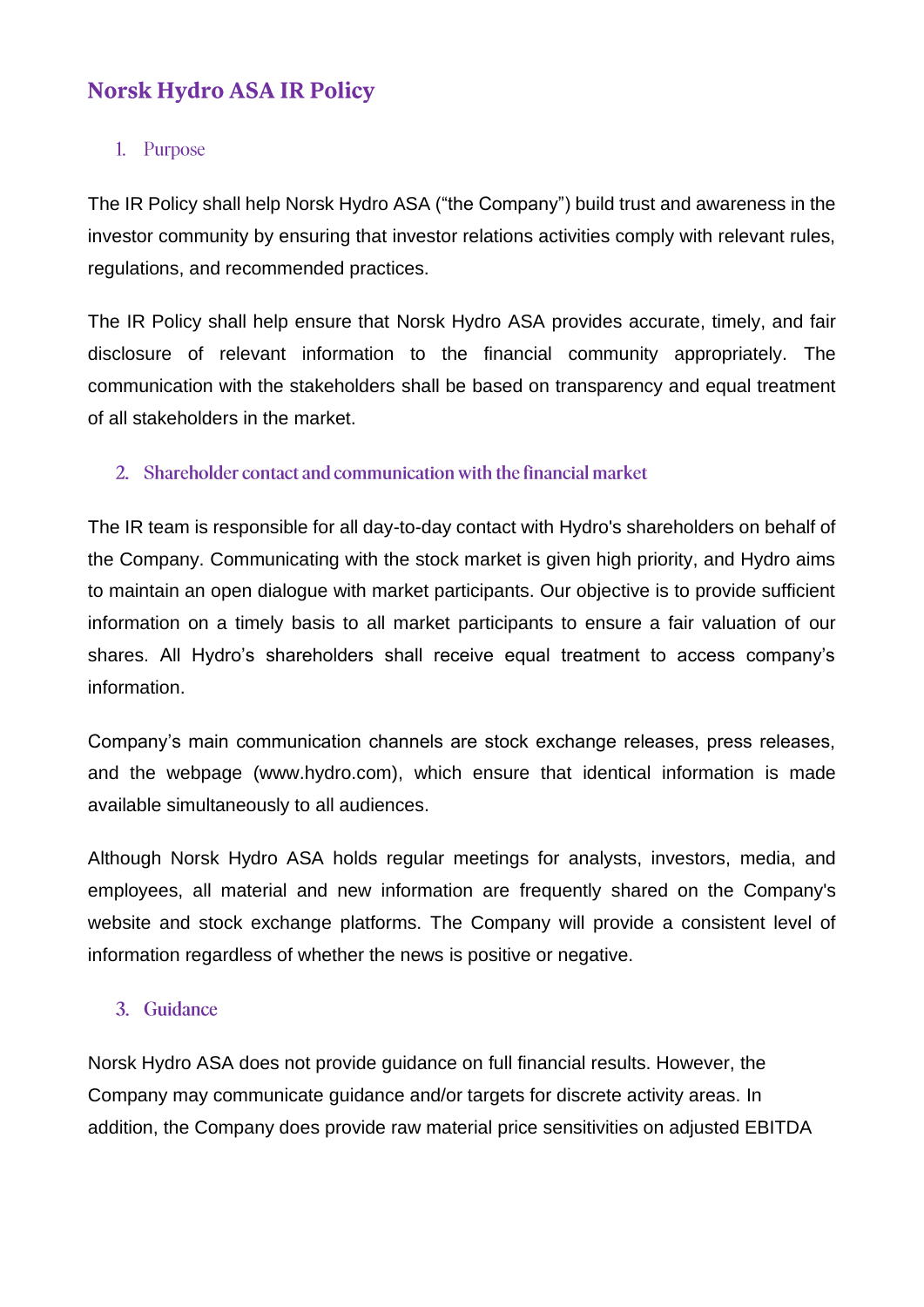for the business areas Hydro Bauxite and Alumina and Hydro Aluminium Metal, as well as for the Company group level.

### 4. IR Events

#### **Financial reporting**

Norsk Hydro ASA will host open presentations in connection with the release of financial results. The presentation material will be published simultaneously with the financial report and available on www.hydro.com. The presentations shall be available via a webcast link posted on the company's website before the event.

IR team frequently manages and updates annual financial calendar with an overview of dates for financial reporting and other main events on www.hydro.com.

#### **Investor and analyst meetings**

IR team and other company's representatives shall hold regular meetings with investors and analysts. The communication will comply with applicable statutory requirements and the principle of equal treatment.

#### **Capital Markets Day**

Norsk Hydro ASA will consider hosting a Capital Markets Day to keep the market up to date on development, strategy, and outlook. Capital Markets Day will be open to all who wish to attend, and the presentations will be made available on www.hydro.com.

### **Annual General Meeting**

IR team and other company's representatives shall hold Annual General Meeting, where all shareholders can participate. Notice of a General Meeting of Shareholders with supporting information is typically published on www.hydro.com more than three weeks in advance. It is sent to the shareholders at least three weeks before the meeting.

#### **Other events**

Representatives from Norsk Hydro ASA management will participate in various conferences and seminars where relevant. Norsk Hydro ASA will publish all relevant presentations held by Norsk Hydro ASA management on the company's website www.hydro.com.